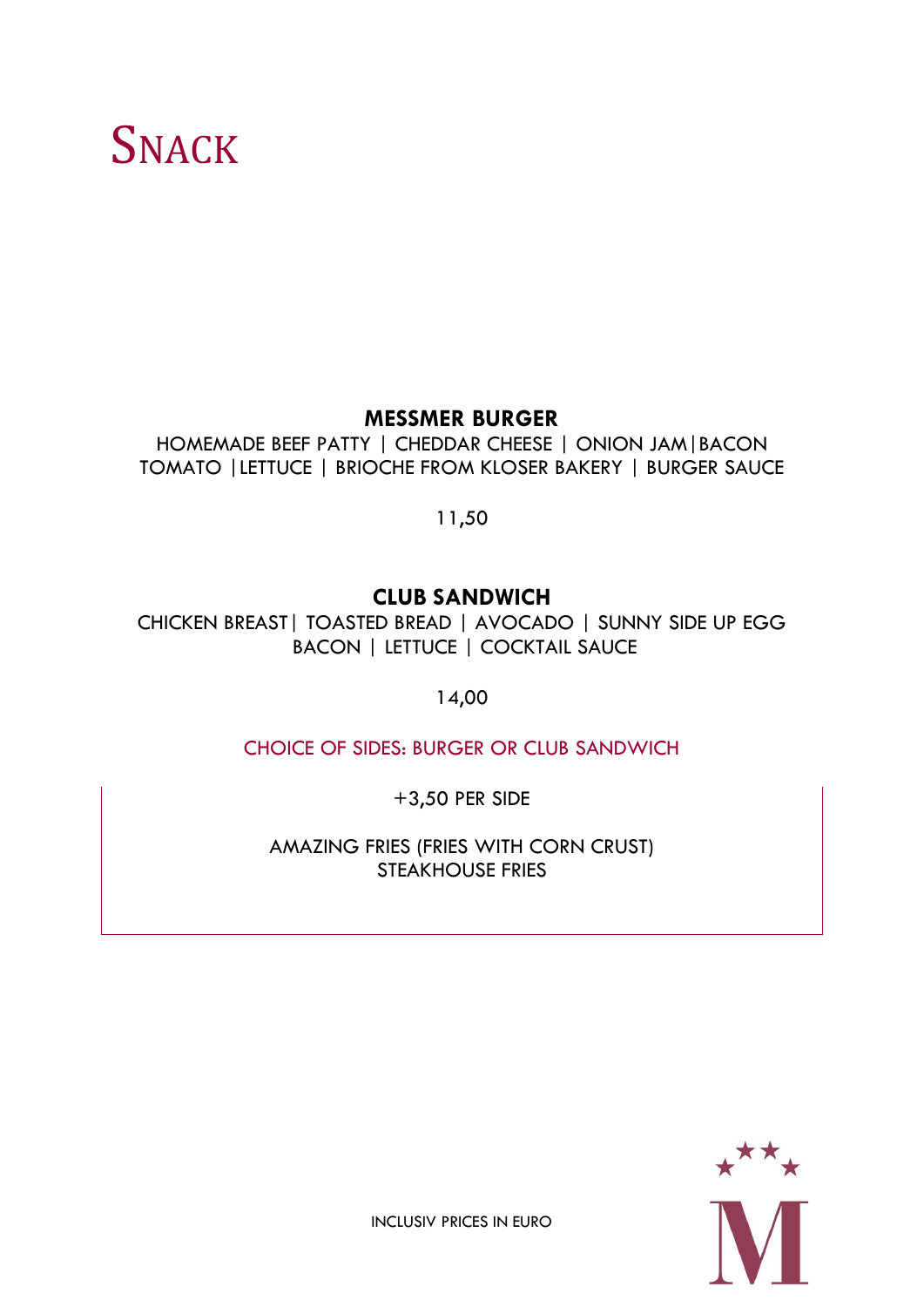# **SNACK**

#### **SCHMANKERL TOAST**

TOASTED BREAD | LEEK | VORARLBERG CHEESE ONION| SIDE SALAD

9,20

### **SAUSAGE SALAD**

SCHÜBLING SAUSAGE | ONION | PICKLES OIL AND VINEGAR DRESSING

8,50

### **SAUSAGE SALAD WITH CHEESE**

 SCHÜBLING SAUSAGE | ONION| PICKLES OIL AND VINEGAR DRESSING | VORARLBERG CHEESE

10,50

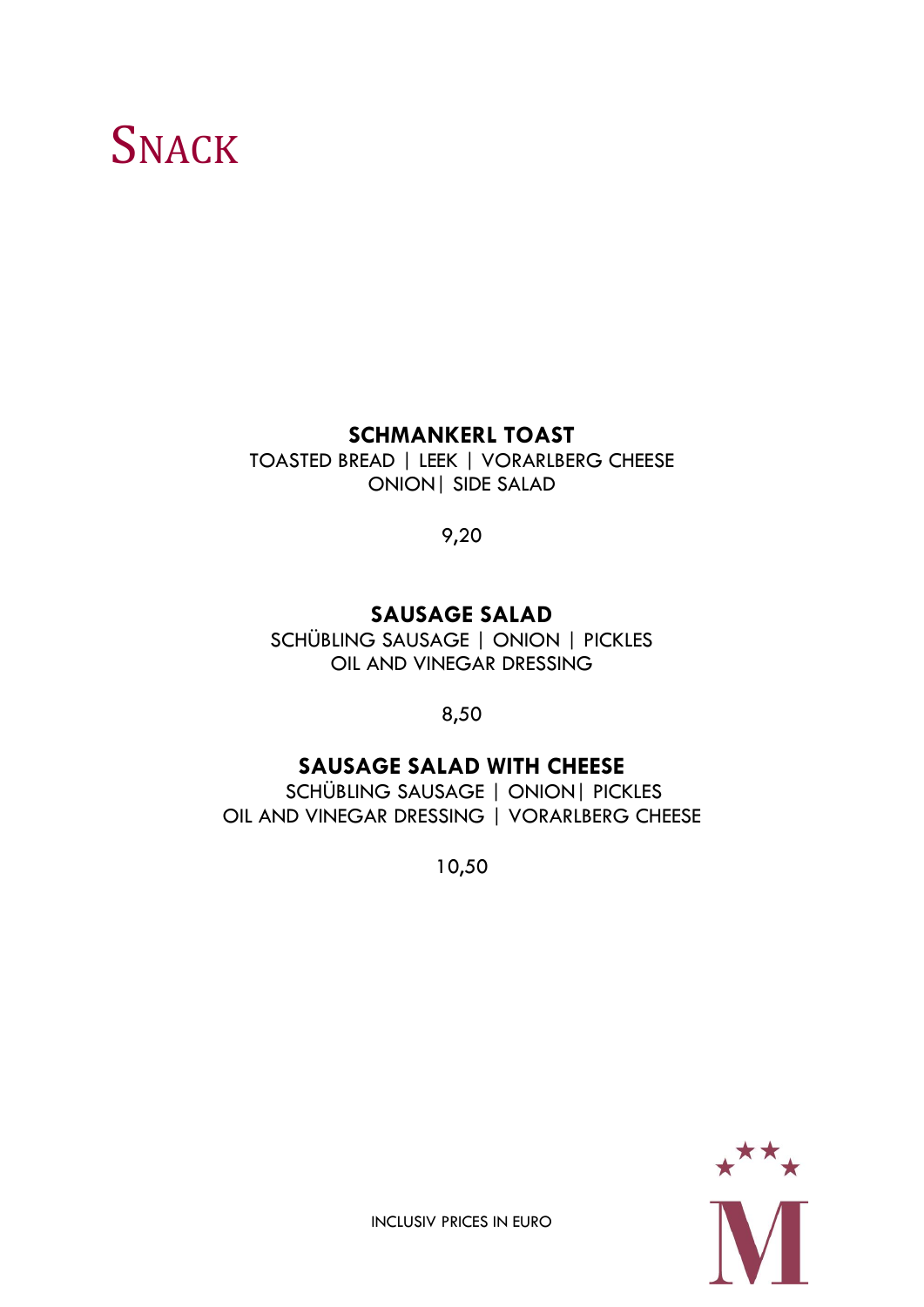### **STARTERS**

#### **BEEF BOUILLON**

HERB PANCAKE STRIPS OR SPÄTZLE

4,50

**SMALL SALAD**

MIXED OR LEAF SALAD

5,80

### **LARGE SALAD**

MIXED OR LEAF SALAD

8,90

CHOICE OF SIDES: SALADS

#### **DRESSING**

FRENCH VINEGAR AND OIL

**TOPPING** CHICKEN BREAST STRIPS  $+4,50$ CRISPY PIKE NUGGETS +7,80

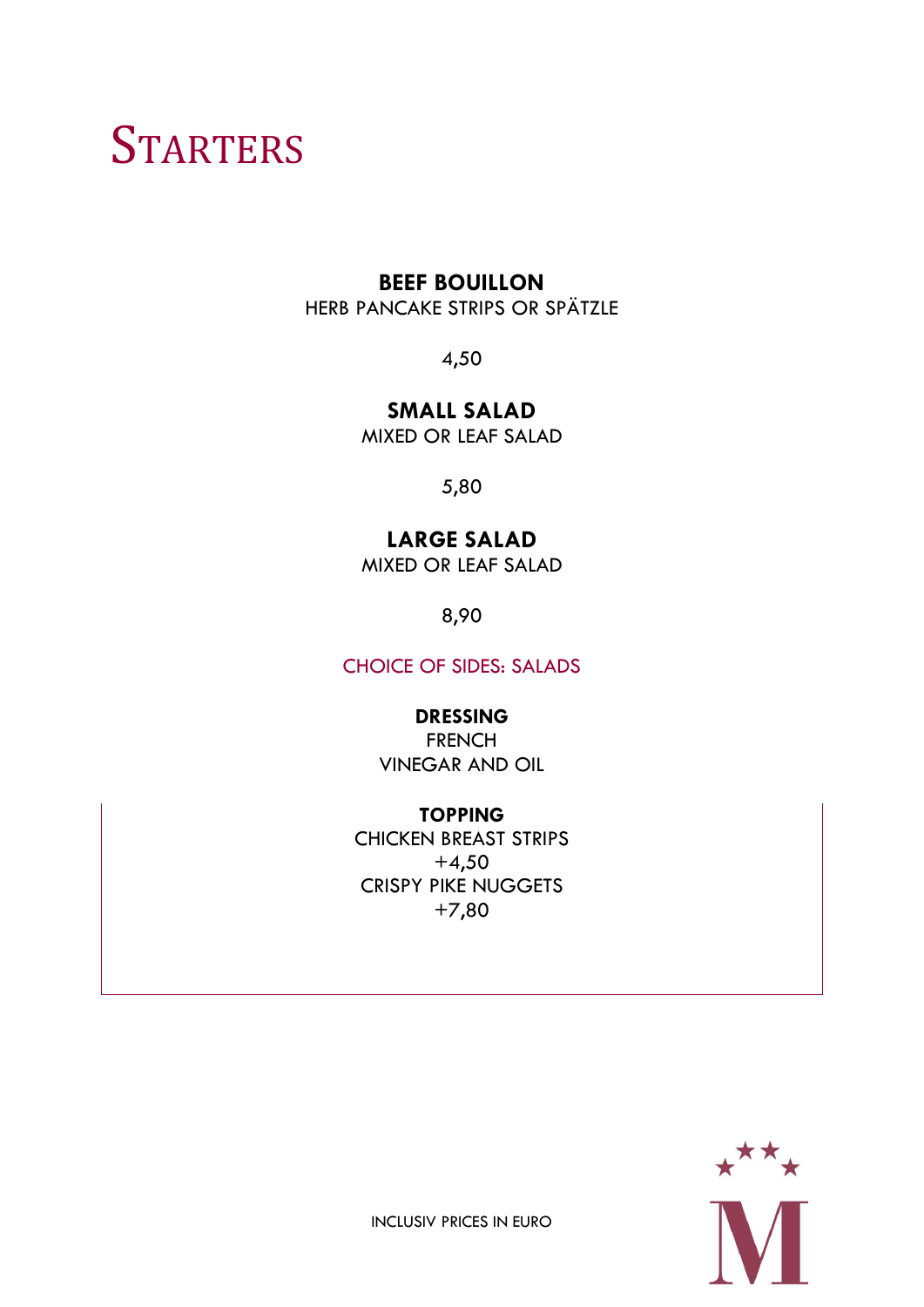# **MAIN COURSE**

### **WIENER SCHNITZEL FRIED IN CLARIFIED BUTTER**

AUSTRIAN RAISED VEAL 20,50

FREE RANGE PORK 16,80

#### **RUMP STEAK FROM ASAREDO BEEF**

HERB BUTTER 180G 25,50 250G 30,50

CHOICE OF SIDES: SCHNITZEL OR RUMP STEAK

+3,50 PER SIDE

FRIES POTATOES AMAZING FRIES (FRIES WITH CORN CRUST) FRESH VEGETABLES POTATO SALAD **SPÄTZLE** 

+1,50 PER SAUCE

CREAM SAUCE CREAMY PEPPERCORN SAUCE ROASTED SAUCE

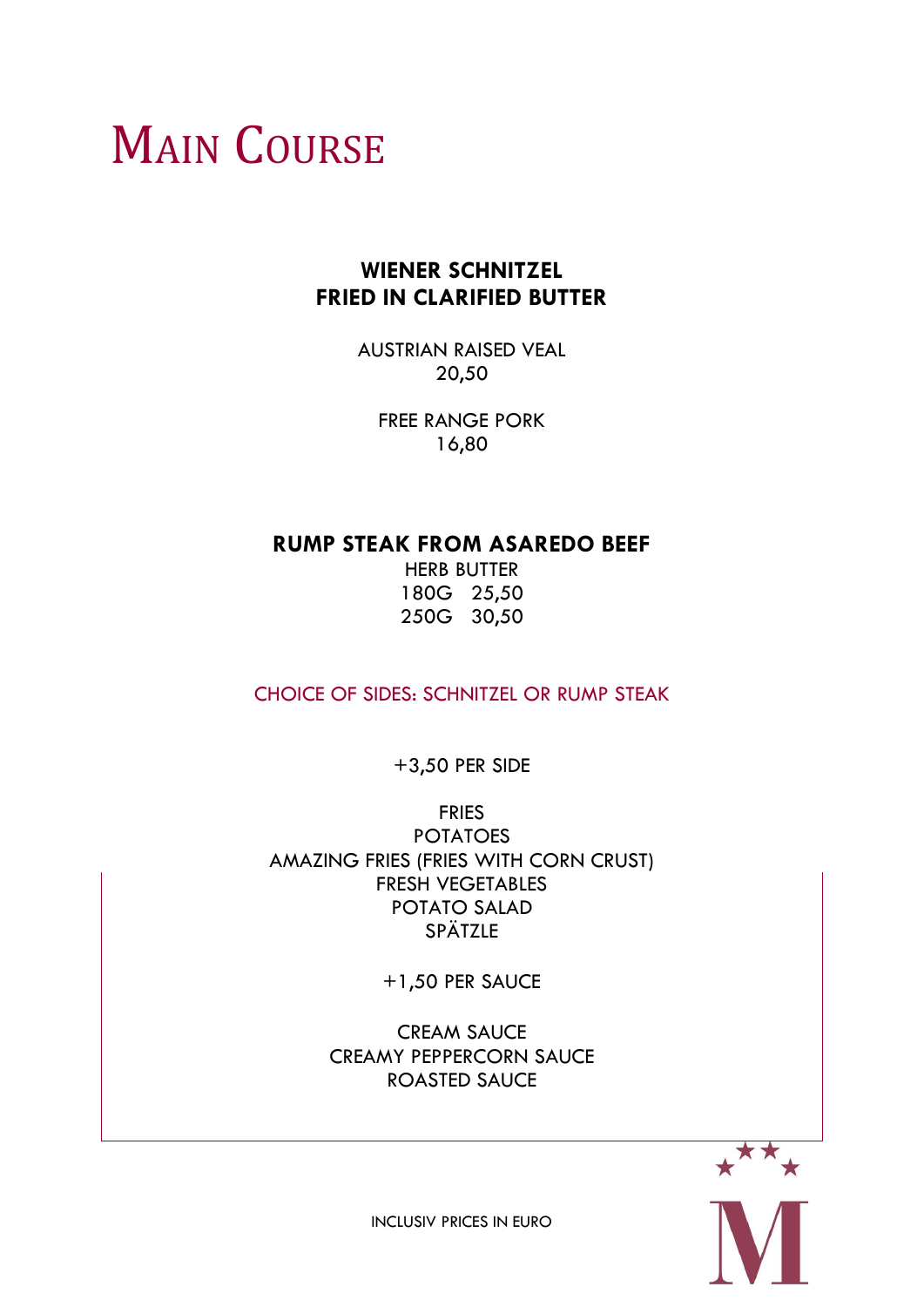# **MAIN COURSE**

#### **MESSMER GRILL PLATE**

BEEF|PORK|CHICKEN FRIES | GRILLED VEGETABLES| PAPRIKA-ONION SAUCE

20,50

### **POT ROAST**

HOMEMADE RÖSTI | GREEN BEANS WITH BACON | ROASTED ONIONS

#### 22,90

### **PIKE FILET**

NOODLES | BROCCOLI WITH ALMONDS | BROWNED BUTTER

21,80

### **VORARLBERGER CHEESE DUMPLINGS**

ROASTED ONIONS | POTATO SALAD|BROWNED BUTTER

14,50

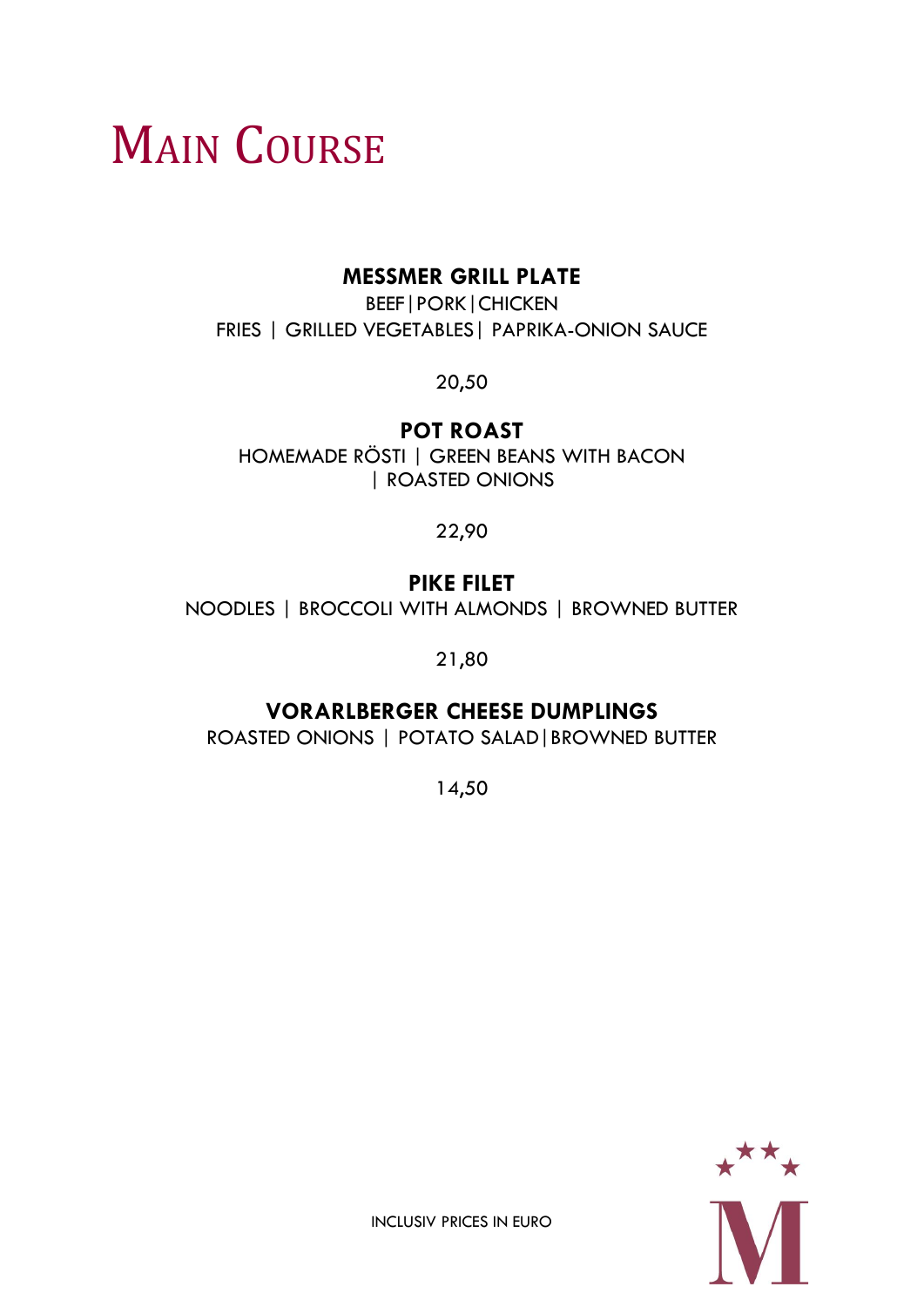# VEGETARIAN

**BAND NOODLES**

CHERRY TOMATOS | RUCOLA | PARMESAN SAUCE

10,80

### **VEGAN LINTIL CURRY**

RED LINTILS | VEGETABLES

14,60

CHOICE OF SIDES: LINTIL CURRY OR BAND NOODLES

CHICKEN BREAST STRIPS  $+4,50$ CRISPY PIKE NUGGETS +7,80